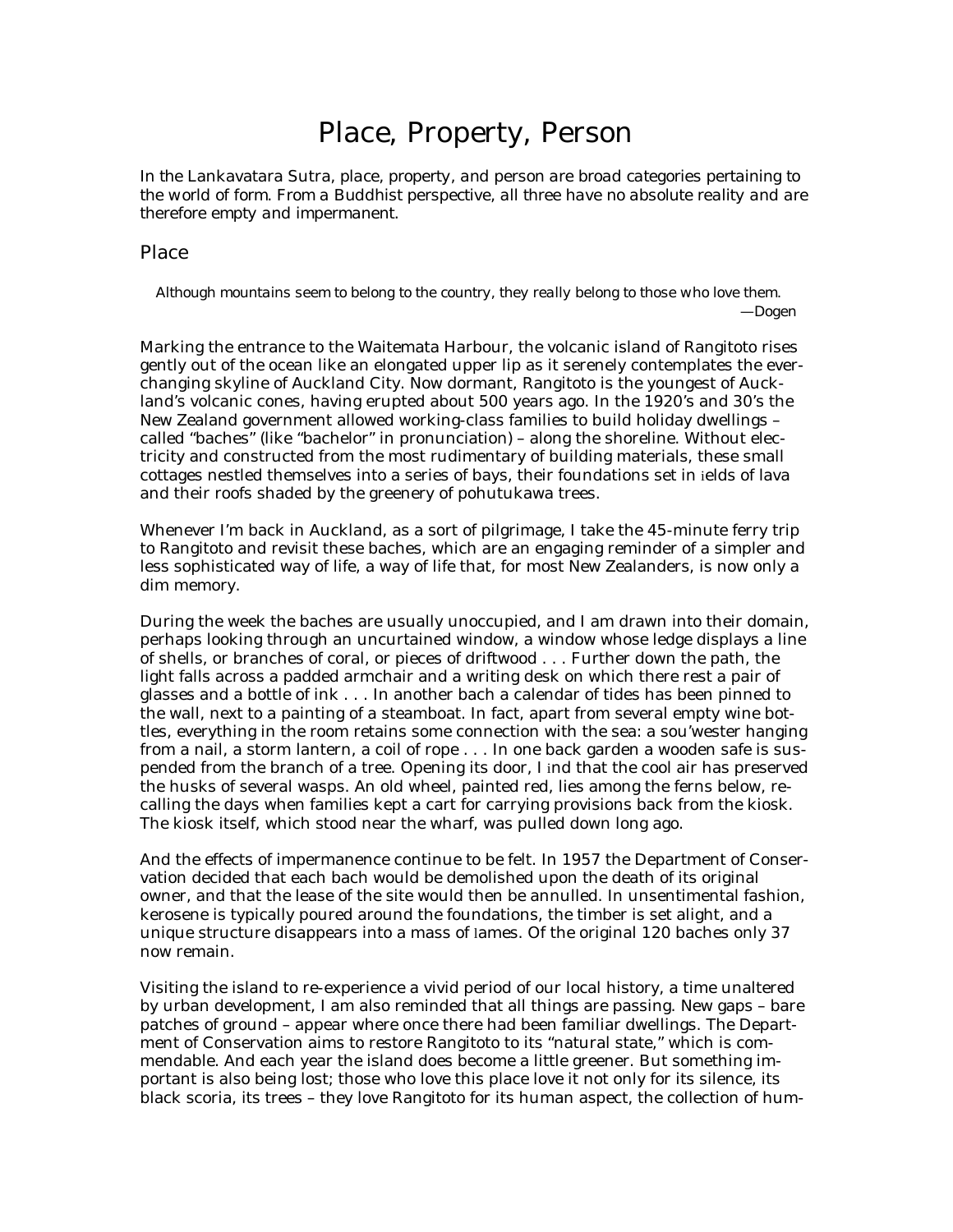ble cottages that blends in so well with the natural environment. Although nothing is permanent, in our relative world perhaps we need to take special care in deciding what is worthy to be retained. In this regard, Sokei-an, a Zen teacher, relates the following story:

Once there was a monk who lived in a hut on top of a mountain. He had gathered weeds for soft pillows and bamboo for the walls. A layman who happened to visit him one day asked, 'Can you return this mountain to its original state?' The monk replied, 'Can you?' The layman said, 'Yes. If I were to destroy the hut, the mountain would return to its original state.' The monk laughed and said, 'This is the original state of the mountain. Everything that is this hut came from the mountain. I added nothing. So I needn't destroy the hut. Without tearing this hut down, it is the original state of the mountain.

## Property

| But because truly being here is so much; because          | everything here     |
|-----------------------------------------------------------|---------------------|
| apparently needs us, this leeting world, which            | in some strange way |
| keeps calling to us. Us, the most leeting of all $\ldots$ |                     |

—Rilke

Certain objects, over time, come to have signiicance for us. Their commercial value may be negligible, but we keep them in our possession because they connect us with the past, or with a particular person.

I have a framed print of a painting by the Victorian artist Alma Tadema. Not a great work of art, but the painting belonged to my two great aunts, and whenever I look at it I am reminded of them, their eccentricities, and a world that has vanished. In a similar way, I also have four or ive mother-of-pearl shells in storage. They were among the few things that my grandfather brought back from Western Australia, where he spent the Depression prospecting for minerals. As a child I often slept at my grandparents' house and became intrigued by the shells, which were arranged along their mantelpiece. At night, by the light of a ire, they would emit a whitish glow, appearing like luminous skulls, lattened and polished by the sea.

It is a paradox that objects acquired for our personal enjoyment often outlast us. Some, already old, will go ahead in time and remain in the world after we have faded away. This may account for the fascination people have with antiques, or for the importance placed on heirlooms.

As far as Buddhism goes, if objects do remind us of our impermanence, then they can be said to be expounding the Dharma. And as form is emptiness, just as emptiness is form, objects themselves are manifestations of our True Nature. When we sweep the loor, or smooth out mats in the zendo, or polish a banister, we are not simply putting things in order; we are giving our full attention to a particular thing and, in some small way, allowing the intrinsic Buddhahood of that thing to shine forth.

The beauty of haiku poetry resides in the attention it pays to the ordinary and often neglected things around us. R.H. Blyth, one of the great commentators on haiku, has this to say about the relationships we form with everyday objects:

We remember things, and they remember us. We wait for the lowers, they await our coming. In other words, things are not merely passive; it is not simply that I sit on the chair, and the chair is sat on by me, but the chair supports me, and I am supported by the chair. There is something active in things that goes beyond the difference of animate and inanimate.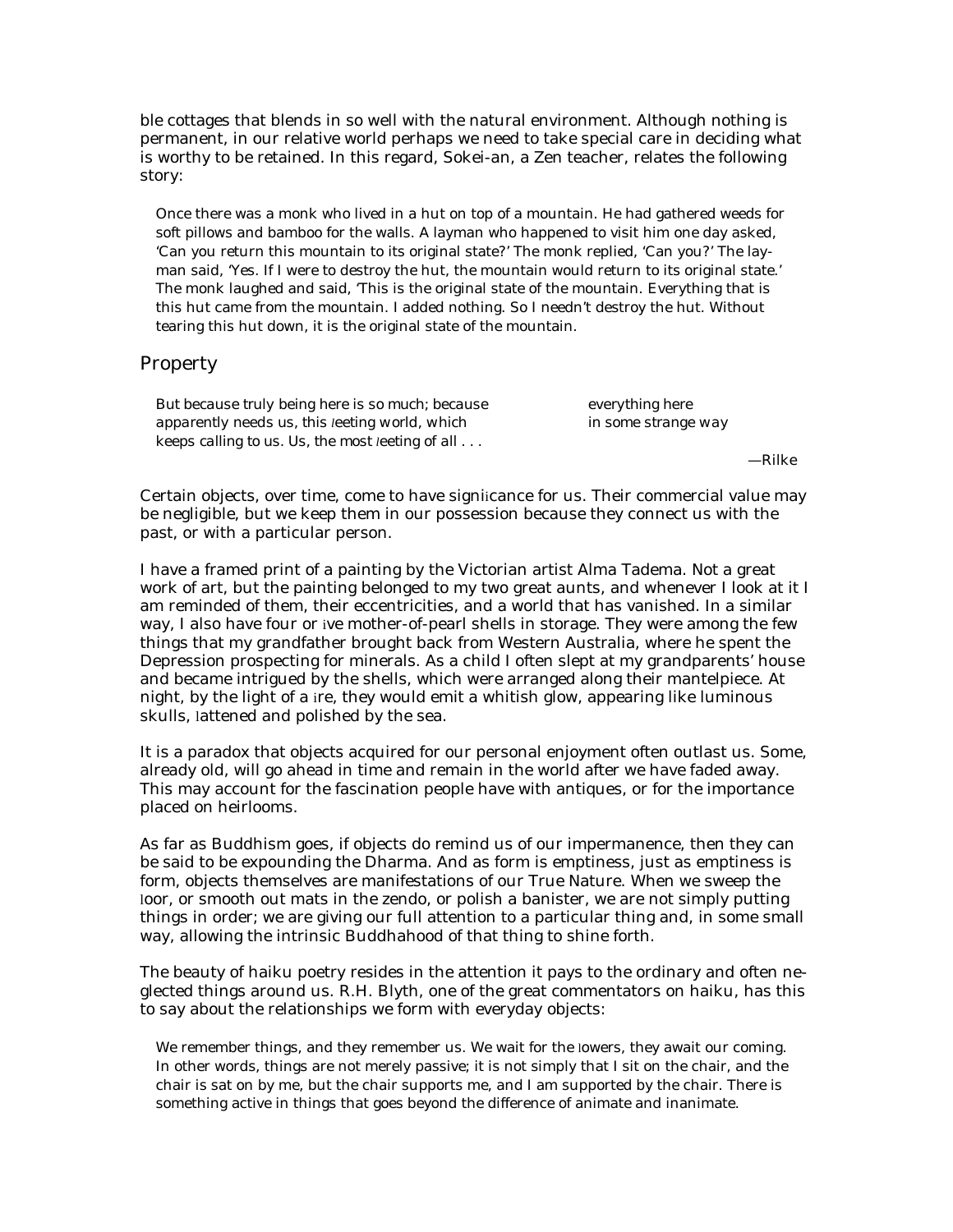## Person

*Touching one another each becomes a pebble of the world* —Soen Nakagawa

On his travels, Soen Nakagawa Roshi liked to pick up pebbles from the different countries he visited and place them in a bag. Swinging the bag around, he would listen to the sound they made.

Dependent co-arising lies at the heart of the Buddha's teaching. By contemplating ourselves in the world, we come to the realization that we are intimately connected with everything around us; we realize that nothing exists in isolation but is dependent upon everything else. For better or for worse, we're all in the same boat (or in the same bag). The Buddha summed up this teaching with a well-known analogy:

Friends, let us say that we have two bundles of reeds. When these two bundles of reeds lean on each other, they can stand up. In the same way, when there is this there is that. However, if one of these two bundles of reeds is taken away, the other bundle will fall to the ground. In the same way, if that is not, then this is not. If this is not, then that is not.

The Dharma of dependent co-arising works with, and can help to balance, the Dharma of impermanence. Yes, it is true that all our relationships will come to an end. We will become separated from our partners, perhaps through divorce, deinitely through death. Children will eventually lose their parents, while parents will watch their chil-dren grow up and leave home. In time our bodies will break down. We will lose our health, our property, our possessions. Yes, due to impermanence, that beloved person or place or thing will be taken away . . .

But if we put our foot down too hard on the impermanence pedal we can end up in a rather cold and desolate landscape. This is where dependent co-arising comes in and infuses the teaching of impermanence, giving it heart. Not only will everything pass away, but everything *at this very moment* is also sustaining and supporting us.

The vast majority of us have not chosen a monastic path, and we need not forsake those we love – severing all attachments – to realize our True Nature. How could we? The love that we feel towards others and towards the world *is* an expression of our True Nature.

Two years ago my father died suddenly in New Zealand. I was fortunate to have someone who was both a parent and a good friend, and his death gave me a profound experience of impermanence. At the same time, however, with many people coming up after the funeral and telling me how he had touched their lives, there was also a profound experience of a human network, of our fundamental interconnectedness.

Each person is important – that one who has passed away, that one whom we love, or have dificulty with, or even wish to avoid. Each person, consciously or unconsciously, is striving to fulill his or her potential. In the clearest light, we are simply here as human beings, and our humanity expresses itself through our relationship with people, and places, and the myriad things.

*—Richard von Sturmer*